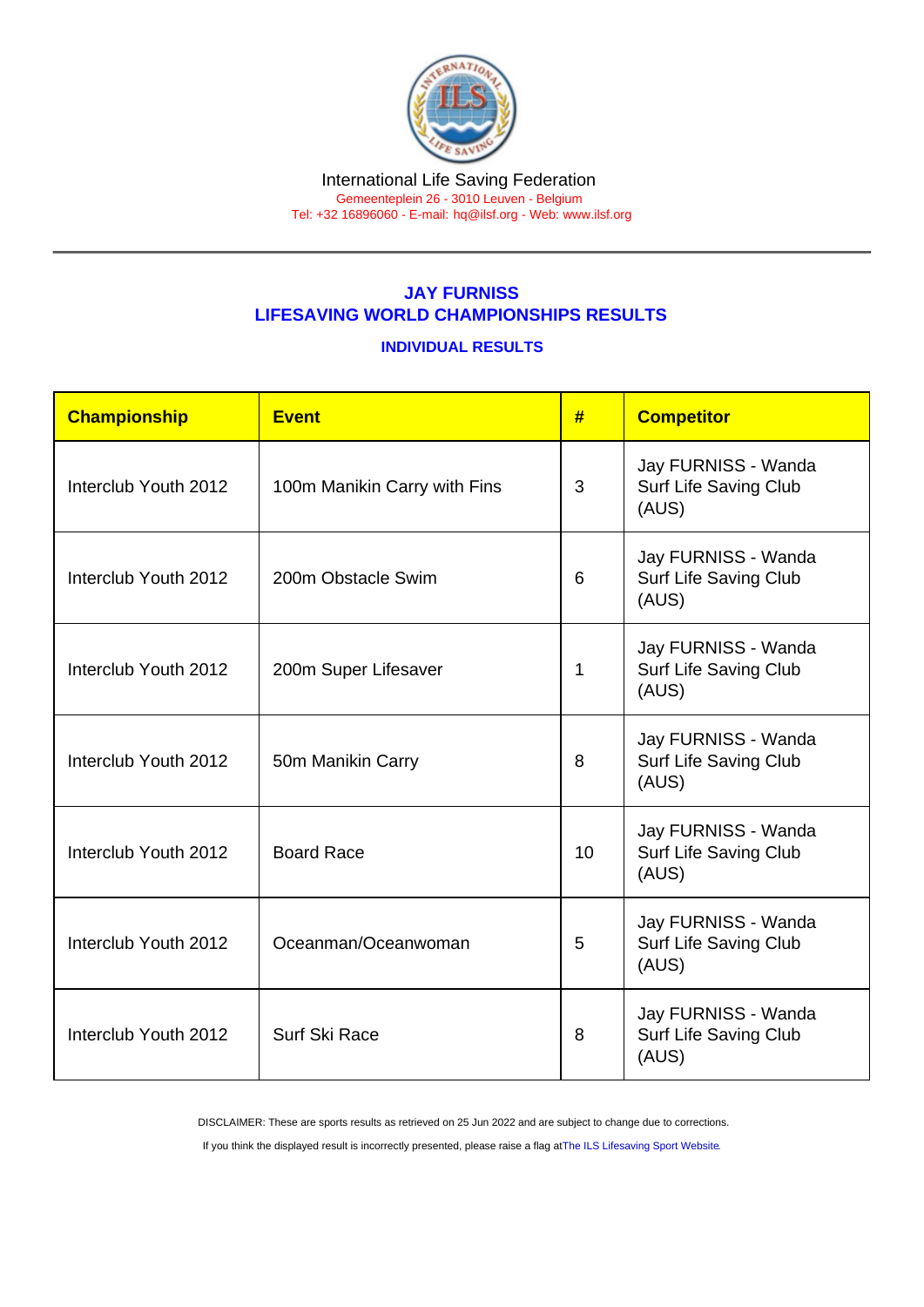# JAY FURNISS LIFESAVING WORLD CHAMPIONSHIPS RESULTS

### TEAM RESULTS

| Championship         | Event                     | #              | <b>Competitors</b>                                                                                         |
|----------------------|---------------------------|----------------|------------------------------------------------------------------------------------------------------------|
| Interclub Youth 2012 | <b>Rescue Tube Rescue</b> | $\mathbf{1}$   | Wanda Surf Life Saving Club<br>(AUS)<br>Jay FURNISS, Aidan<br>MCCOLM, Brodie SCHOTT,<br><b>Isaac SMITH</b> |
| Interclub Youth 2012 | 4x50m Medley Relay        | $\overline{2}$ | Wanda Surf Life Saving Club<br>(AUS)<br>Jed BOXALL, Jay FURNISS,<br>Aidan MCCOLM, John WOODS               |
| Interclub Youth 2012 | 4x50m Obstacle Relay      | $\overline{2}$ | Wanda Surf Life Saving Club<br>(AUS)<br>Jed BOXALL, Jay FURNISS,<br>Aidan MCCOLM, John WOODS               |
| Interclub Youth 2012 | <b>Board Rescue Race</b>  | 4              | Wanda Surf Life Saving Club<br>(AUS)<br>Jay FURNISS, Aidan MCCOLM                                          |
| Interclub Youth 2012 | Oceanman/Oceanwoman Relay | $\overline{7}$ | Wanda Surf Life Saving Club<br>(AUS)<br>Jay FURNISS, Aidan<br>MCCOLM, Brodie SCHOTT,<br><b>Isaac SMITH</b> |
| Interclub Youth 2012 | <b>Line Throw</b>         | 8              | Wanda Surf Life Saving Club<br>(AUS)<br>Jay FURNISS, Aidan MCCOLM                                          |